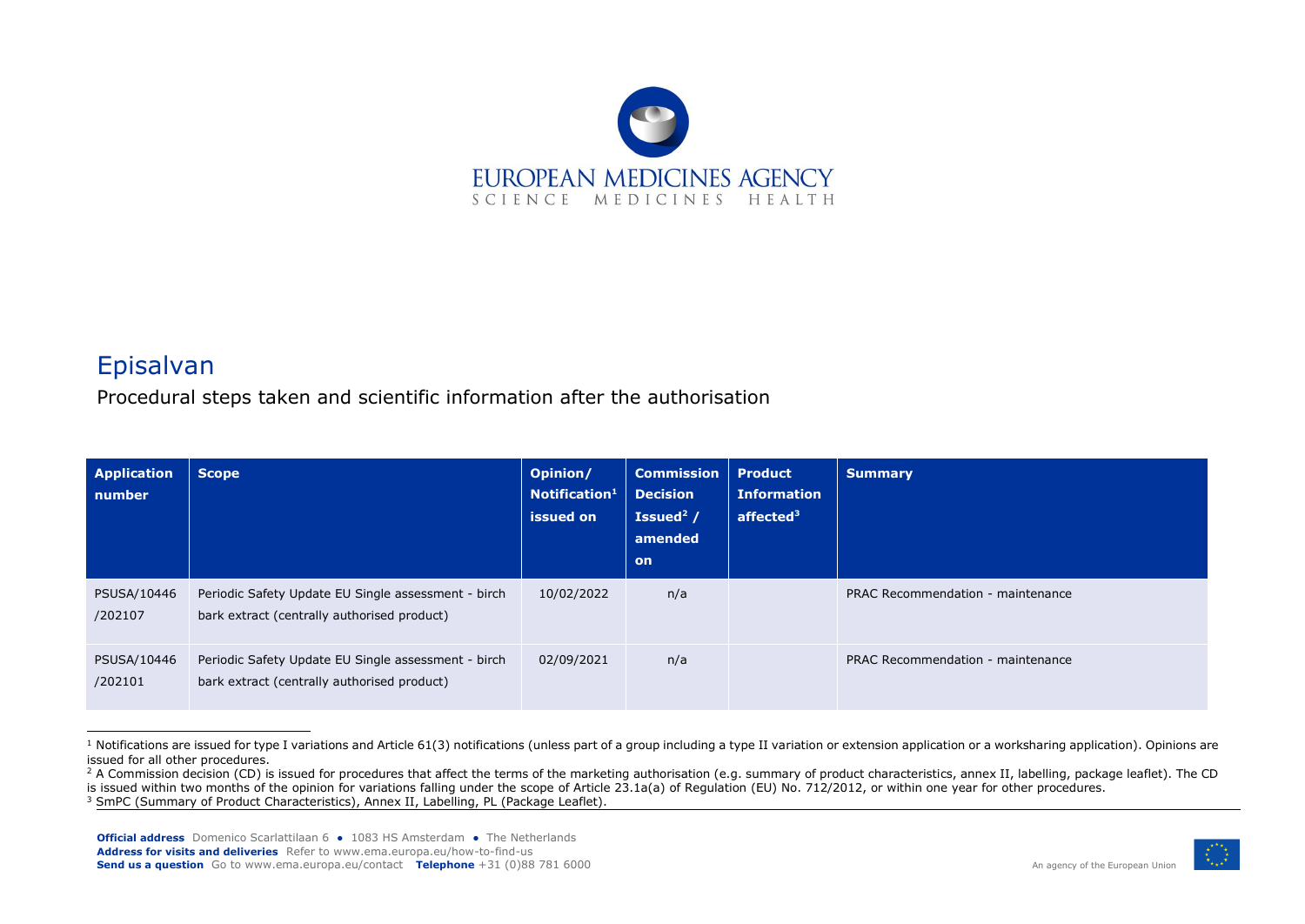| PSUSA/10446<br>/202007 | Periodic Safety Update EU Single assessment - birch<br>bark extract (centrally authorised product)                                  | 11/02/2021 | n/a        |                                        | PRAC Recommendation - maintenance                                                                                                                                                                                                                                                                                                                                                                                                                                                                                                                                                                                                                                                                                                                                                                                                                                                                                                                                                                                                                                                                                                              |
|------------------------|-------------------------------------------------------------------------------------------------------------------------------------|------------|------------|----------------------------------------|------------------------------------------------------------------------------------------------------------------------------------------------------------------------------------------------------------------------------------------------------------------------------------------------------------------------------------------------------------------------------------------------------------------------------------------------------------------------------------------------------------------------------------------------------------------------------------------------------------------------------------------------------------------------------------------------------------------------------------------------------------------------------------------------------------------------------------------------------------------------------------------------------------------------------------------------------------------------------------------------------------------------------------------------------------------------------------------------------------------------------------------------|
| R/0018                 | Renewal of the marketing authorisation.                                                                                             | 23/07/2020 | 17/09/2020 | SmPC, Annex<br>II, Labelling<br>and PL | Based on the review of data on quality, safety and efficacy,<br>the CHMP considered that the benefit-risk balance of<br>Episalvan in the approved indication remains favourable, but<br>recommended that one additional five-year renewal be<br>required based on the following pharmacovigilance grounds:<br>For Episalvan limited safety information is available because<br>of limited exposure due to limited marketing of the medicinal<br>product. As of the DLP, Episalvan has been placed on the<br>market in only one EU country. Episalvan has not yet been<br>commercially launched or placed on the market in any other<br>EU country and thus, no post-authorisation data are<br>currently available. No data on post-authorisation use in<br>special populations were reported as no non-interventional<br>studies, including market research and registries, have been<br>conducted with Episalvan since the granting of the marketing<br>authorization. Therefore, based upon the limited safety<br>profile of Episalvan, the CHMP concluded that the MAH should<br>submit one additional renewal application in 5 years time. |
| PSUSA/10446<br>/202001 | Periodic Safety Update EU Single assessment - birch<br>bark extract (centrally authorised product)                                  | 04/09/2020 | n/a        |                                        | PRAC Recommendation - maintenance                                                                                                                                                                                                                                                                                                                                                                                                                                                                                                                                                                                                                                                                                                                                                                                                                                                                                                                                                                                                                                                                                                              |
| PSUSA/10446<br>/201907 | Periodic Safety Update EU Single assessment - birch<br>bark extract (centrally authorised product)                                  | 13/02/2020 | n/a        |                                        | PRAC Recommendation - maintenance                                                                                                                                                                                                                                                                                                                                                                                                                                                                                                                                                                                                                                                                                                                                                                                                                                                                                                                                                                                                                                                                                                              |
| IAIN/0016/G            | This was an application for a group of variations.<br>A.1 - Administrative change - Change in the name<br>and/or address of the MAH | 05/02/2020 | 17/09/2020 | SmPC, Annex<br>II, Labelling<br>and PL |                                                                                                                                                                                                                                                                                                                                                                                                                                                                                                                                                                                                                                                                                                                                                                                                                                                                                                                                                                                                                                                                                                                                                |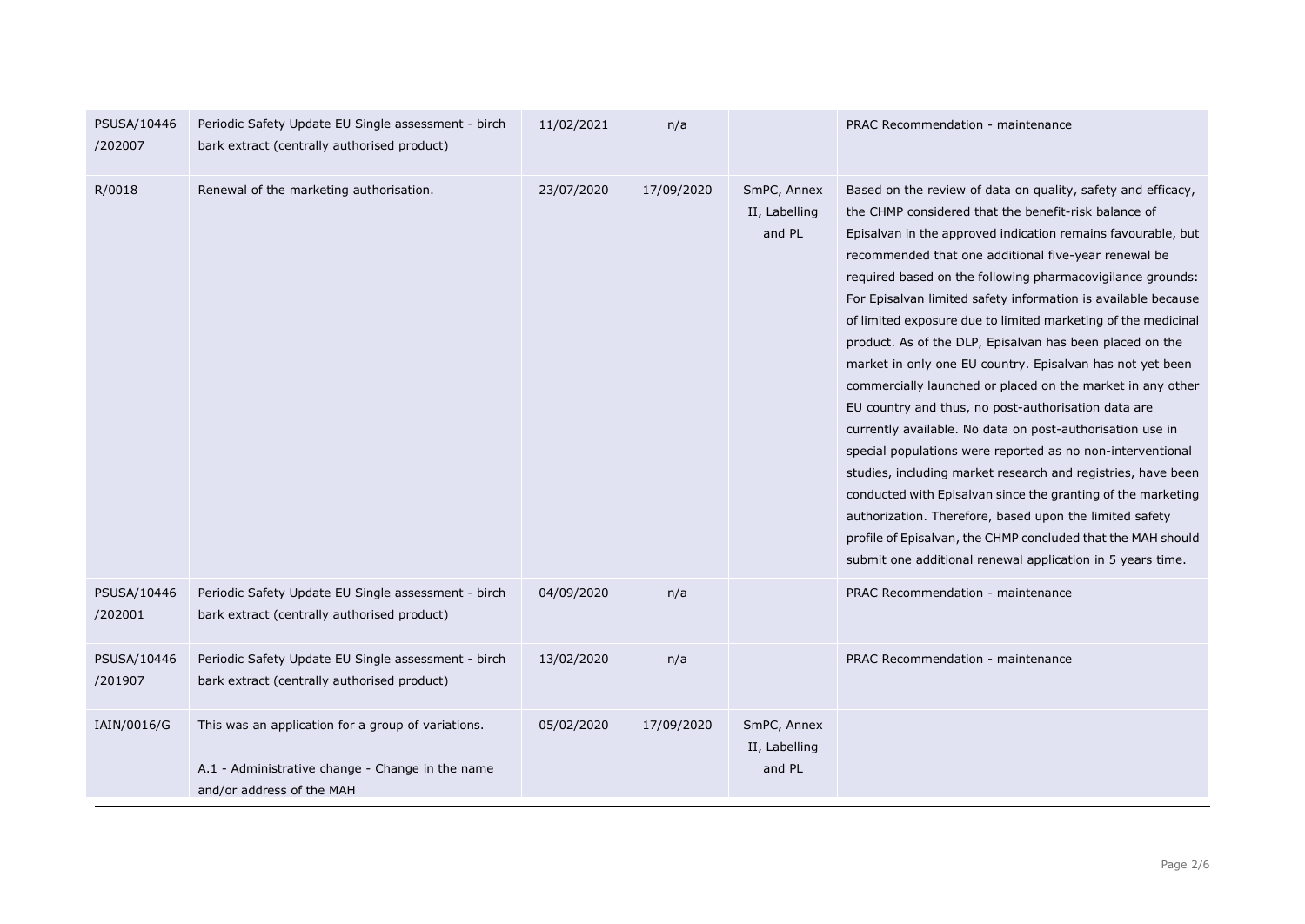| This was an application for a group of variations.<br>IB/0014/G<br>17/10/2019<br>n/a<br>B.I.a.1.z - Change in the manufacturer of AS or of a<br>starting material/reagent/intermediate for AS - Other<br>variation<br>B.I.a.2.a - Changes in the manufacturing process of<br>the AS - Minor change in the manufacturing process of<br>the AS<br>B.I.b.2.a - Change in test procedure for AS or starting<br>material/reagent/intermediate - Minor changes to an<br>approved test procedure<br>B.II.b.3.a - Change in the manufacturing process of | A.4 - Administrative change - Change in the name<br>and/or address of a manufacturer or an ASMF holder<br>or supplier of the AS, starting material, reagent or<br>intermediate used in the manufacture of the AS or<br>manufacturer of a novel excipient<br>A.5.a - Administrative change - Change in the name<br>and/or address of a manufacturer/importer<br>responsible for batch release |  |  |  |
|--------------------------------------------------------------------------------------------------------------------------------------------------------------------------------------------------------------------------------------------------------------------------------------------------------------------------------------------------------------------------------------------------------------------------------------------------------------------------------------------------------------------------------------------------|----------------------------------------------------------------------------------------------------------------------------------------------------------------------------------------------------------------------------------------------------------------------------------------------------------------------------------------------------------------------------------------------|--|--|--|
| the manufacturing process<br>B.II.b.3.a - Change in the manufacturing process of<br>the finished or intermediate product - Minor change in<br>the manufacturing process<br>B.II.e.6.b - Change in any part of the (primary)<br>packaging material not in contact with the finished<br>product formulation - Change that does not affect the<br>product information<br>B.II.e.7.b - Change in supplier of packaging                                                                                                                               | the finished or intermediate product - Minor change in                                                                                                                                                                                                                                                                                                                                       |  |  |  |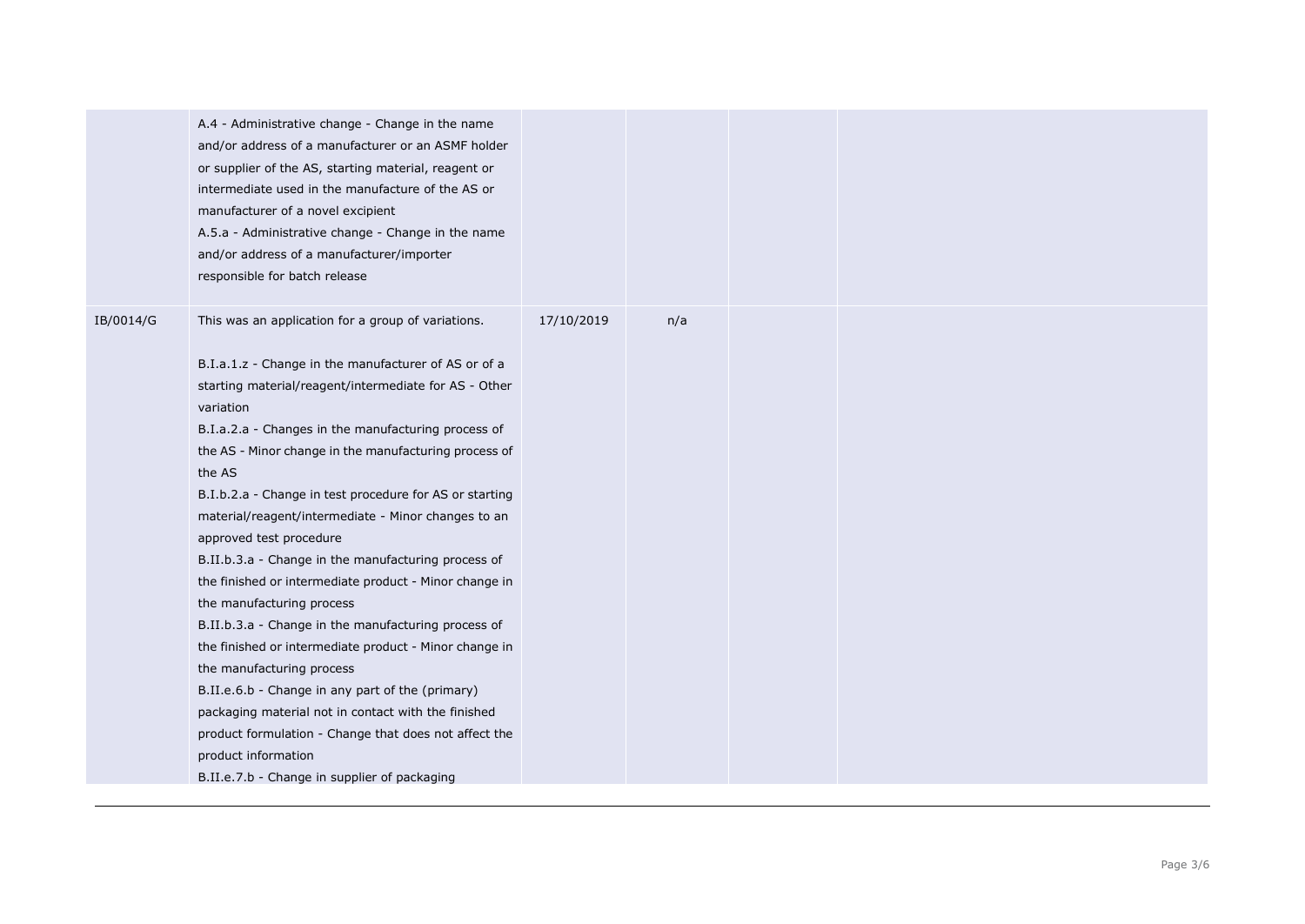|                        | components or devices (when mentioned in the<br>dossier) - Replacement or addition of a supplier                                                                                                |            |            |      |                                   |
|------------------------|-------------------------------------------------------------------------------------------------------------------------------------------------------------------------------------------------|------------|------------|------|-----------------------------------|
| PSUSA/10446<br>/201901 | Periodic Safety Update EU Single assessment - birch<br>bark extract (centrally authorised product)                                                                                              | 11/07/2019 | n/a        |      | PRAC Recommendation - maintenance |
| PSUSA/10446<br>/201807 | Periodic Safety Update EU Single assessment - birch<br>bark extract (centrally authorised product)                                                                                              | 14/02/2019 | n/a        |      | PRAC Recommendation - maintenance |
| PSUSA/10446<br>/201801 | Periodic Safety Update EU Single assessment - birch<br>bark extract (centrally authorised product)                                                                                              | 12/07/2018 | n/a        |      | PRAC Recommendation - maintenance |
| II/0010                | B.I.b.1.f - Change in the specification parameters<br>and/or limits of an AS, starting<br>material/intermediate/reagent - Change outside the<br>approved specifications limits range for the AS | 05/07/2018 | n/a        |      |                                   |
| IB/0009                | B.II.f.1.b.1 - Stability of FP - Extension of the shelf life<br>of the finished product - As packaged for sale<br>(supported by real time data)                                                 | 30/05/2018 | 03/05/2019 | SmPC |                                   |
| IB/0011                | B.I.d.1.a.4 - Stability of AS - Change in the re-test<br>period/storage period - Extension or introduction of a<br>re-test period/storage period supported by real time<br>data                 | 28/05/2018 | n/a        |      |                                   |
| IB/0008                | B.I.a.2.a - Changes in the manufacturing process of<br>the AS - Minor change in the manufacturing process of<br>the AS                                                                          | 17/05/2018 | n/a        |      |                                   |
| PSUSA/10446            | Periodic Safety Update EU Single assessment - birch                                                                                                                                             | 08/02/2018 | n/a        |      | PRAC Recommendation - maintenance |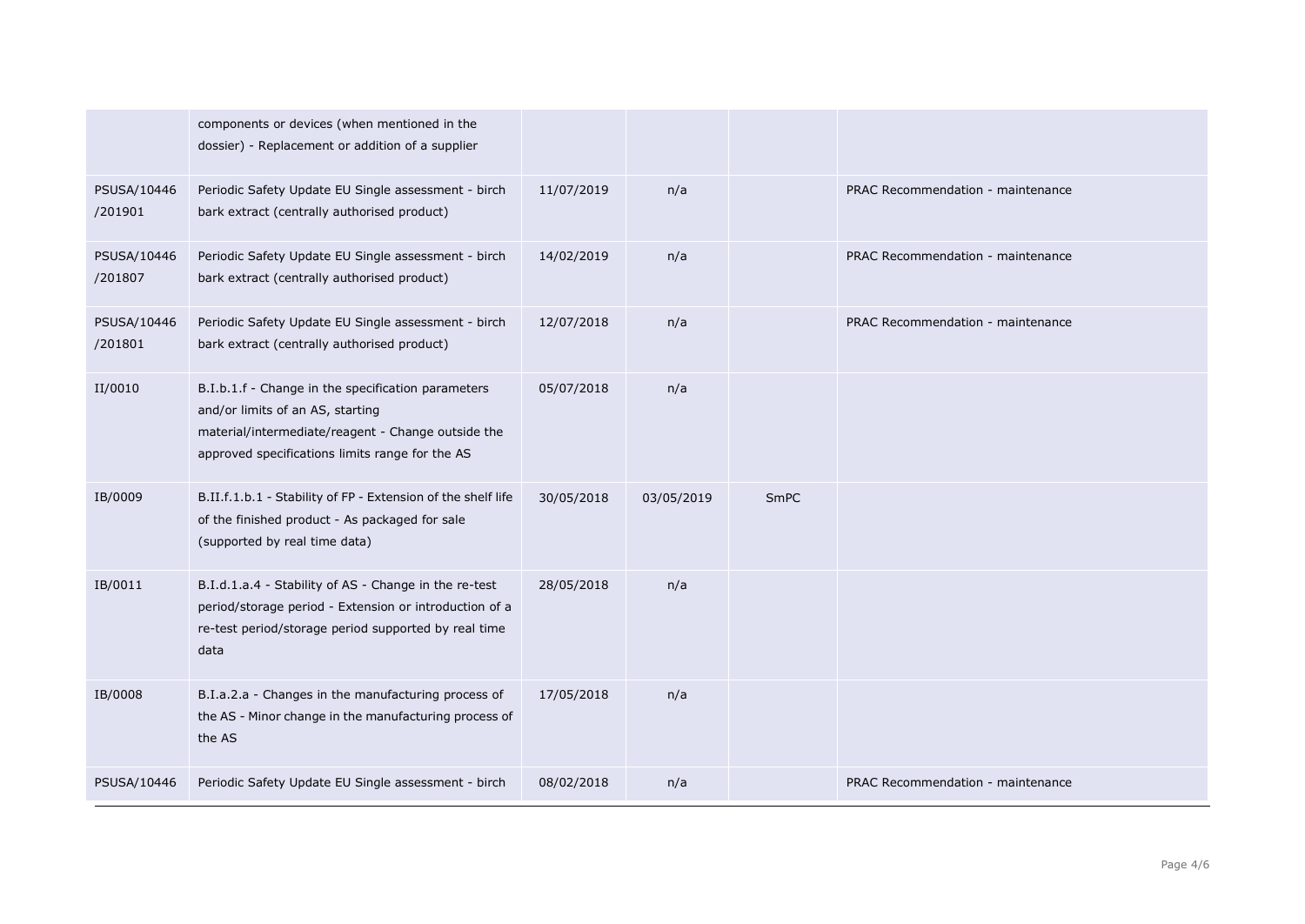| /201707                | bark extract (centrally authorised product)                                                                                                                                                                                                                                                                                                                                                                                                                                                                                         |            |            |                                        |                                   |
|------------------------|-------------------------------------------------------------------------------------------------------------------------------------------------------------------------------------------------------------------------------------------------------------------------------------------------------------------------------------------------------------------------------------------------------------------------------------------------------------------------------------------------------------------------------------|------------|------------|----------------------------------------|-----------------------------------|
| IAIN/0005/G            | This was an application for a group of variations.<br>A.1 - Administrative change - Change in the name<br>and/or address of the MAH<br>A.4 - Administrative change - Change in the name<br>and/or address of a manufacturer or an ASMF holder<br>or supplier of the AS, starting material, reagent or<br>intermediate used in the manufacture of the AS or<br>manufacturer of a novel excipient<br>A.5.a - Administrative change - Change in the name<br>and/or address of a manufacturer/importer<br>responsible for batch release | 09/10/2017 | 05/02/2018 | SmPC, Annex<br>II, Labelling<br>and PL |                                   |
| PSUSA/10446<br>/201701 | Periodic Safety Update EU Single assessment - birch<br>bark extract (centrally authorised product)                                                                                                                                                                                                                                                                                                                                                                                                                                  | 01/09/2017 | n/a        |                                        | PRAC Recommendation - maintenance |
| IA/0003/G              | This was an application for a group of variations.<br>B.I.a.2.a - Changes in the manufacturing process of<br>the AS - Minor change in the manufacturing process of<br>the AS<br>B.I.a.2.a - Changes in the manufacturing process of<br>the AS - Minor change in the manufacturing process of<br>the AS<br>B.I.a.2.a - Changes in the manufacturing process of<br>the AS - Minor change in the manufacturing process of<br>the AS                                                                                                    | 15/03/2017 | n/a        |                                        |                                   |
| IA/0002/G              | This was an application for a group of variations.                                                                                                                                                                                                                                                                                                                                                                                                                                                                                  | 16/02/2017 | 05/02/2018 | SmPC                                   |                                   |